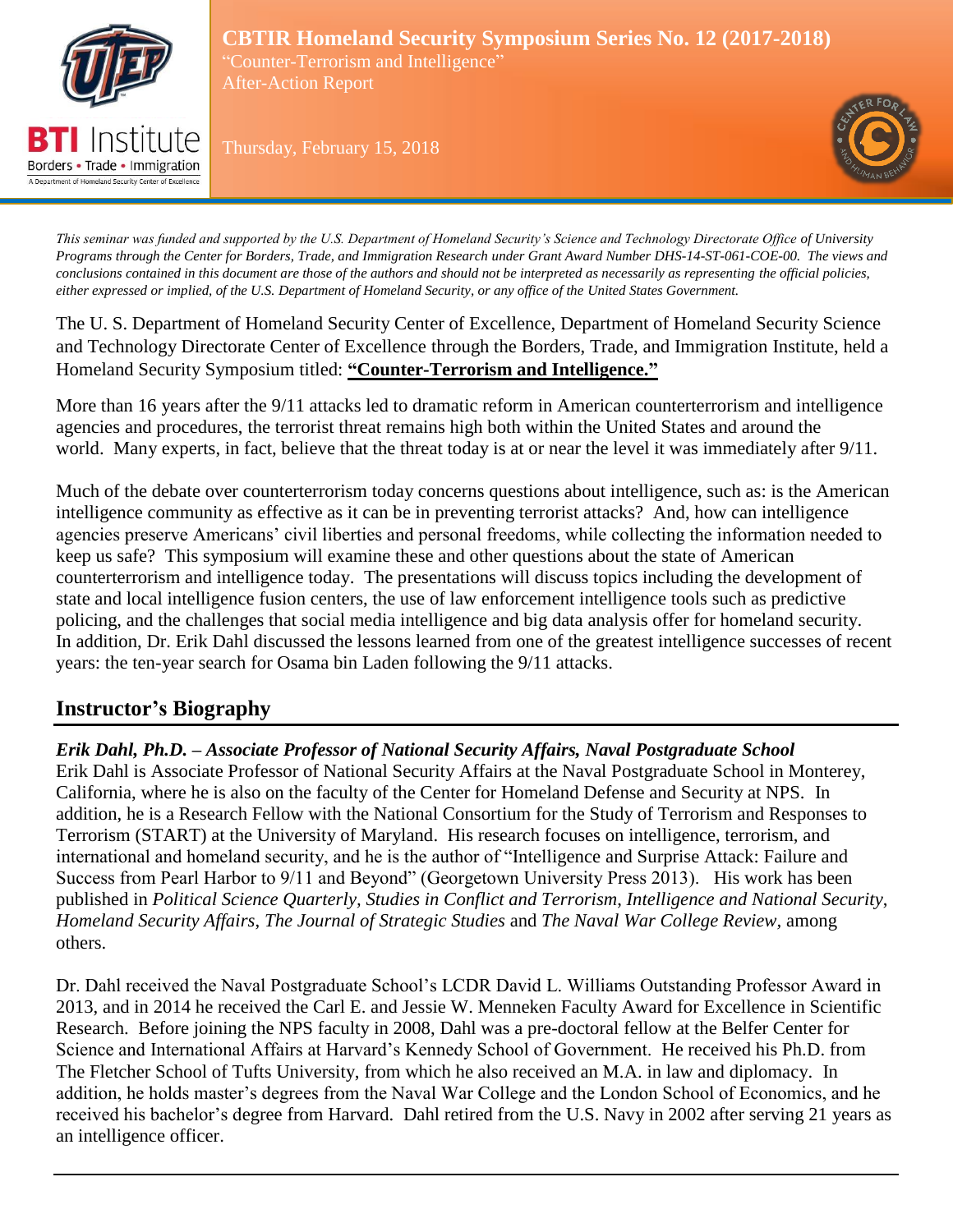# **Topics Covered**

- 1. Current Challenges in Homeland Security Intelligence
- 2. Finding Bin Laden

# **Analysis of Symposium Feedback**

The symposium was well-attended with a total of:

- **89 Confirmed RSVPs**
- 65 Attendees (Approximately **73%** of RSVP total)

A total of **11** government agencies were represented by the symposium attendees. Attendees from El Paso and Austin, Texas attended this event. The following table displays each of the agencies/organizations with the total number of representatives in attendance.

| <b>Federal Agencies</b>                    |    | <b>State and Local Agencies</b> |    |
|--------------------------------------------|----|---------------------------------|----|
| DHS, ICE, Enforcement & Removal Operations | 6  | El Paso Police Department       |    |
| DHS, CBP Border Patrol                     | 21 | El Paso County Sheriff's Office |    |
| DHS, TSA                                   | 2  | <b>UTEP Faculty</b>             |    |
| DHS, CBP Office of Field Operations        | 6  | El Paso Community College PD    |    |
| DHS, ICE, Homeland Security Investigations |    | <b>Students</b>                 | 13 |
| Department of Defense (Fort Bliss CID)     |    | Total                           | 25 |
| Total                                      | 40 |                                 |    |

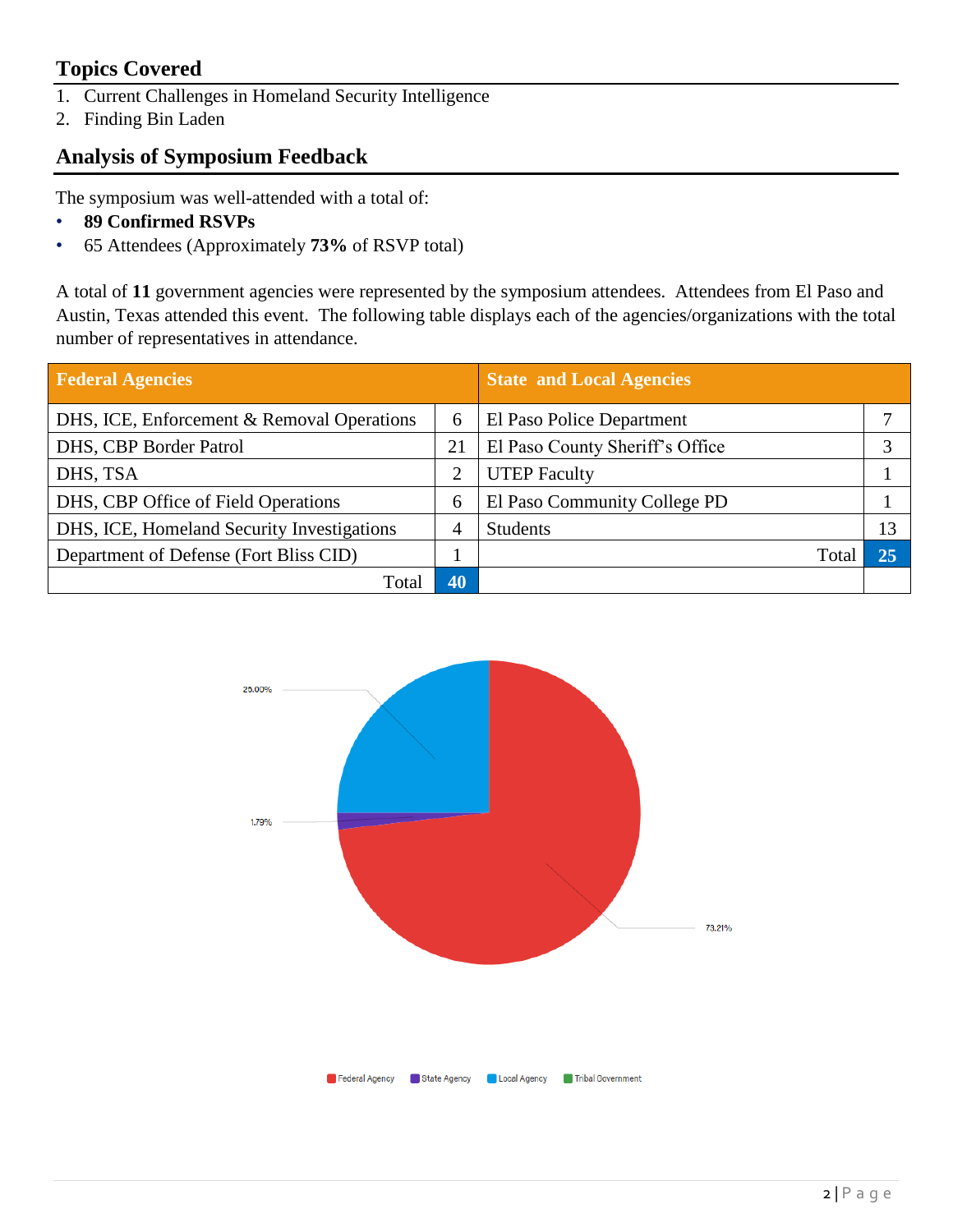Every attendee was asked to fill out a symposium evaluation. A total of 63 surveys (**96.9% of total attendees**) were submitted. Overall, the assessment feedback was overwhelmingly positive (listed percentages are the sum of both the *"agree"* and *"strongly agree"* percentages):

| The seminar met my expectations                                                              |  |
|----------------------------------------------------------------------------------------------|--|
| The overall topics covered in this seminar were relevant and useful to my current assignment |  |
| The seminar description accurately described the seminar content                             |  |
| The seminar increased my knowledge of the subject matter                                     |  |
| The seminar increased my <b>interest</b> of the subject matter                               |  |
| The overall quality of this seminar was excellent                                            |  |
| The instructors' presentation style was effective                                            |  |
|                                                                                              |  |

The exit survey also contained the following question (Q3): Would you attend a second more in-depth symposium on this topic? The survey revealed that **95%** of the symposium participants would attend a second more in-depth symposium.

Open-ended responses indicated a common satisfaction with the course with particularly positive comments regarding the competence of the instructor and the content's utility and pertinence to their field of work. The following questions were asked in the exit survey and no edits have been made to the comments with the exception of spelling.

### *Q5. What other topic/subject matter would you like to see presented in similar seminars, tabletop exercises or practicums?*

- *Street gangs & modern slave trade*
- *A campaign to educate people on what intel is needed & who to notify*
- *Organized crime in Africa, such as human trafficking*
- *Current issues law enforcement officers face*
- *The use of social media to influence homegrown terrorism*
- *Mexican cartels and their impact on the US-Mexico border*
- *School/active shooter*
- *Active shooter, intelligence sharing with law enforcement, & community involvement*
- *Civil liberties and how they interact with terrorism investigations*
- *Any topics related to national security and counter intelligence*
- *New generations of prison and street gangs*
- *Cyber criminology and the dark web*
- *Mobilization of radical Islam*
- *Links between DTO's and terrorist organizations*
- *More in-depth case studies, human behavior training*
- *DACA and illegal aliens*
- *Interrogation techniques*

### *Q6. If there are any additional comments you have about the seminar topics covered please provide them below.*

- *Dr. Dahl's Presentation was excellent.*
- *Best symposium so far, great speaker.*
- *Excellent speaker*
- *Great presentation*
- *Great topics*
- *Thank you for the opportunity to experience this conference.*
- *Excellent presentation!*